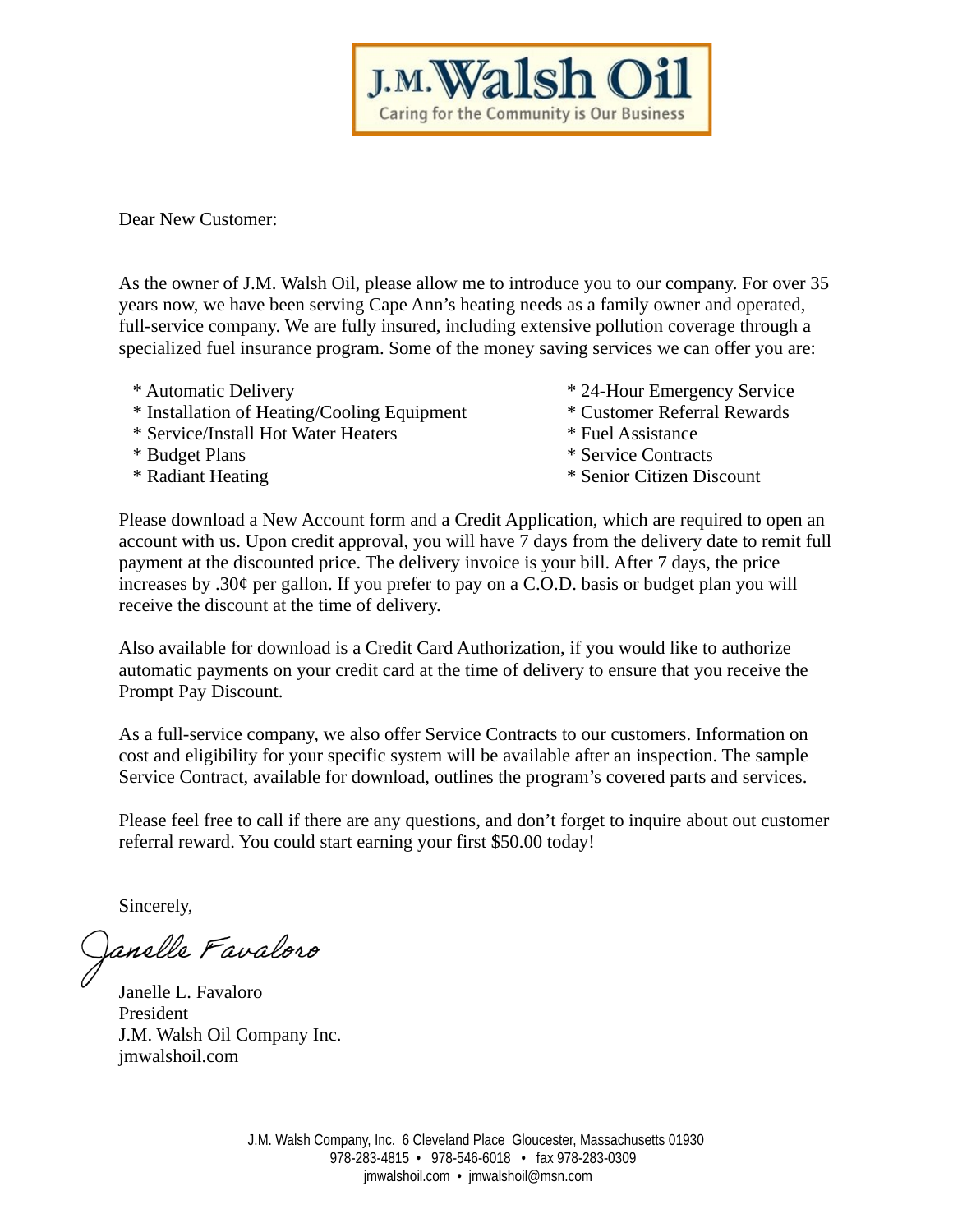

# New Account Form

This application must be signed, returned and processed by J.M. Walsh Oil Co., Inc. in order to activate an account.

| Applicant:                                   | Email:                                           |  |  |
|----------------------------------------------|--------------------------------------------------|--|--|
| Applicant:                                   | Email:                                           |  |  |
| <b>Billing Phone #:</b>                      | Mobile #:                                        |  |  |
| <b>Billing Address:</b>                      | Delivery Address:                                |  |  |
|                                              |                                                  |  |  |
|                                              |                                                  |  |  |
| Owner<br>Tenant                              | $\Box$ Will Call Delivery<br>Automatic Delivery* |  |  |
| Senior Citizen $(65+)$<br><b>Mass Energy</b> | <b>Automatic Credit Card Payment</b>             |  |  |
|                                              |                                                  |  |  |
| Description of House/Business:               | <b>Special Delivery Instructions:</b>            |  |  |
|                                              | Location of fill pipe:                           |  |  |

Do you have any other means of heat? Location to leave delivery invoice? How do you heat your hot water? Estimate of oil used annually:

| gallons |
|---------|
|         |

| Tank           |                  | <b>Burner</b>            |                |  |
|----------------|------------------|--------------------------|----------------|--|
| Oil tank size? | Age of tank?     | Brand name of equipment: |                |  |
| Tank level?    | Last inspection? | Age?                     | Last Cleaning? |  |

| Service Plans? $\Box$<br>Are you interested in:                                                                                                                                                                                   | SmartGauge <sup>TM</sup> ? $\Box$<br>SmartGauge <sup>TM</sup> Monitoring? $\square$ |
|-----------------------------------------------------------------------------------------------------------------------------------------------------------------------------------------------------------------------------------|-------------------------------------------------------------------------------------|
| Special concerns?                                                                                                                                                                                                                 |                                                                                     |
| How did you hear of our company?                                                                                                                                                                                                  | Previous oil company?                                                               |
|                                                                                                                                                                                                                                   |                                                                                     |
| <b>Emergency Contact:</b>                                                                                                                                                                                                         | Contact #:                                                                          |
| * It is ultimately the customer's responsibility to check the tank and ensure that there is an adequate supply of fuel.                                                                                                           |                                                                                     |
| By signing this form, I certify that all information provided is true and current. I acknowledge that I have received,<br>read, understand and agree to the terms outlined in the Terms Conditions and Customer Responsibilities. |                                                                                     |
| Applicant's Signature:                                                                                                                                                                                                            | Date:                                                                               |
| Applicant's Signature:                                                                                                                                                                                                            | Date:                                                                               |
| $1\,M$ , $M_{\odot}$ is $R_{\odot}$ and $R_{\odot}$ and $R_{\odot}$ is the internal $R_{\odot}$ is the internal matrix $M_{\odot}$ is the $0.4090$                                                                                |                                                                                     |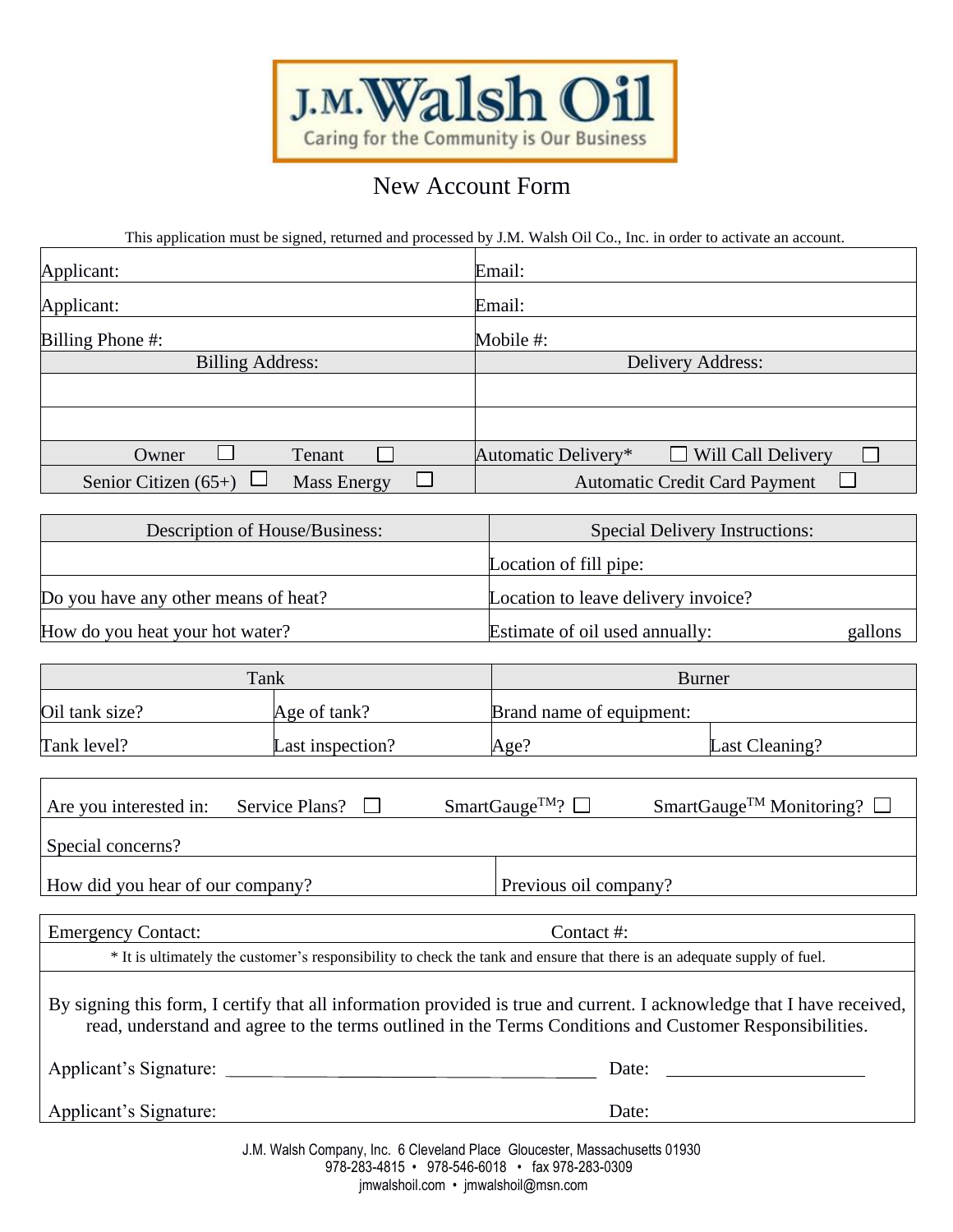# **Terms, Conditions & Customer Responsibilities**

# **Please read this document carefully and retain a copy for your records.**

The J.M. Walsh Oil Co., Inc (Company) Terms, Conditions & Customer Responsibilities become immediately effective upon receipt of account approval and this document (Guidelines). Acceptance of fuel deliveries, service or installation of equipment by J.M. Walsh Oil Co., Inc. shall also constitute acceptance of these Guidelines. These Guidelines supersede any previous agreements between J.M. Walsh Oil Co., Inc and the Customer.

These Guidelines cannot be modified by the customer unless submitted in writing and accepted by an authorized representative of the Company. They may be modified by the company without notice. Please call our office to obtain a copy of the most recent Terms, Conditions & Customer responsibilities.

# **Fuel**

Company will exercise reasonable best efforts to deliver fuel during normal business hours to customers on a Will Call or Automatic Schedule, as requested by the Customer. A service charge may apply to deliveries outside of normal business hours. This includes run-outs due to non-payment and failure of automatic delivery customers to notify company of a change in usage.

## **Rates and Charges**

Customer agrees to pay J.M. Walsh Oil Co., Inc.'s current rates and charges in effect at the time fuel is delivered or service is rendered. The price per gallon for fuel delivered shall be the established retail price in effect on the date of delivery. The price per gallon of fuel will be posted on the delivery ticket provided to Customer. J.M. Walsh Oil Co., Inc. reserves the right to change rates and charges from time to time without notice.

All fuel charges are due and payable, at the discounted price, within seven (7) days of the date imprinted on the delivery slip. After 7 days. the price increases by .30 cents per gallon. Service charges are due and payable within thirty (30) days of service rendered. Installations are scheduled upon receipt of a 50% deposit and due and payable in full upon completion.

#### **Automatic Delivery**

Automatic delivery is based on a calculation using the weather/outdoor temperature and the use pattern of the customer. The size of your home, location and other heat sources are considered, then our computer system tracks the last 3 deliveries and weather to "flag" customers who are ready for their next delivery. While this system is very accurate, it cannot determine unforeseeable fluctuations in use. We always suggest that you also keep an eye on the level of oil in the tank and let us know if you may be using more than expected. An illness, a new family member, visitors and construction can all change the amount of oil that you use. It is ultimately your responsibility to check the tank and ensure that you have an adequate supply of fuel.

# **Will Call Delivery**

Will Call delivery means that we do not track consumption or schedule your next delivery. It will be your responsibility to monitor the fuel in your tank and request a delivery. The best time to call and schedule a delivery is when the gauge reads between  $\frac{1}{4}$  and  $\frac{1}{2}$  full. Please give us a 48 hour notice for weekday deliveries. There is a 100 gallon minimum delivery, 150 for Green Energy customers. A chargeable service call could result in the event of a run-out outside of business hours.

#### **Tank Inspection**

Company makes a reasonable effort to initially and then periodically visually inspect accessible above ground oil tanks. Visual inspections assess the condition of the tank at the time of inspection and do not predict the tank's condition in the future. Since tank conditions may change, as the owner with ongoing access, it is the Customer's responsibility to monitor the tank for wear and tear and/or leaks and notify the Company immediately.

#### **Access**

J.M. Walsh Oil Co., Inc. makes every effort to deliver fuel in a timely and safe manner. It is the responsibility of the Customer to ensure there is safe access to the property at all times. Driveways and paths to, and surrounding, the fill pipe should be clear and free of: obstructions - shrubs, snow, ice or debris.

#### **Unoccupied/Vacant Primary Residence or Rental Property**

J.M. Walsh Oil Co., Inc. will not be responsible for any loss, damage or injury due to, or resulting from, the failure of any heating system or fuel run-out in a property that the Customer has left unoccupied or vacant for any period of time. The Customer is responsible for monitoring the operation of the heating system on a day-to-day basis and notifying Company of any problem which arises. If the property is unoccupied or vacant, the Customer is responsible for making arrangements for daily monitoring and that there is an adequate amount of fuel in the tank even if the Customer is on automatic delivery.

#### **Seasonal or Second Home**

Since occupancy is inconsistent in seasonal and second homes, temperature and fuel monitoring is the responsibility of the Customer even if on automatic delivery. A heating system can breakdown for a variety of reasons and fuel consumption is difficult for the Company to monitor on automatic delivery. The Customer is required to arrange for daily monitoring of their property to make certain the heating equipment is operating properly, that the tank has adequate fuel and that there is safe access. J.M. Walsh Oil Co., Inc. will not be responsible for any loss, damage or injury due to, or resulting from, the failure of any heating system or run-out in a seasonal or second home.

#### **Release and Waiver of Subrogation**

Company and Customer will each look to its own insurance for recovery of any loss and release one another from such claims. Company and Customer waive any right of recovery of insured claims by anyone claiming through them, by way of subrogation or otherwise including their respective insurers.

## **Contingencies**

J.M. Walsh Oil Co., Inc. shall not be held liable if prevented from performing any of its obligations due to cause beyond its reasonable control including, but not limited to obstructions, acts of God, or government, fires, floods, droughts, snow emergencies, earthquakes, wars, acts of terrorism, rots, labor disputes, delays in transportation, embargoes, or shortages of product.

# **Termination**

This agreement may be terminated at any time if either side fails to meet the terms and conditions of this agreement or if it is determined that a threat to health or safety exist. Either party may also terminate this relationship at any time with written notice. If Customer's account is terminated by either party, then company will no longer be responsible for making fuel deliveries or providing service of any kind to Customer. Service plans will become null and void and will be canceled as of the date of termination and are not totally or partially refundable. If account is terminated, by either party, Customer is responsible for all amounts owed to Company.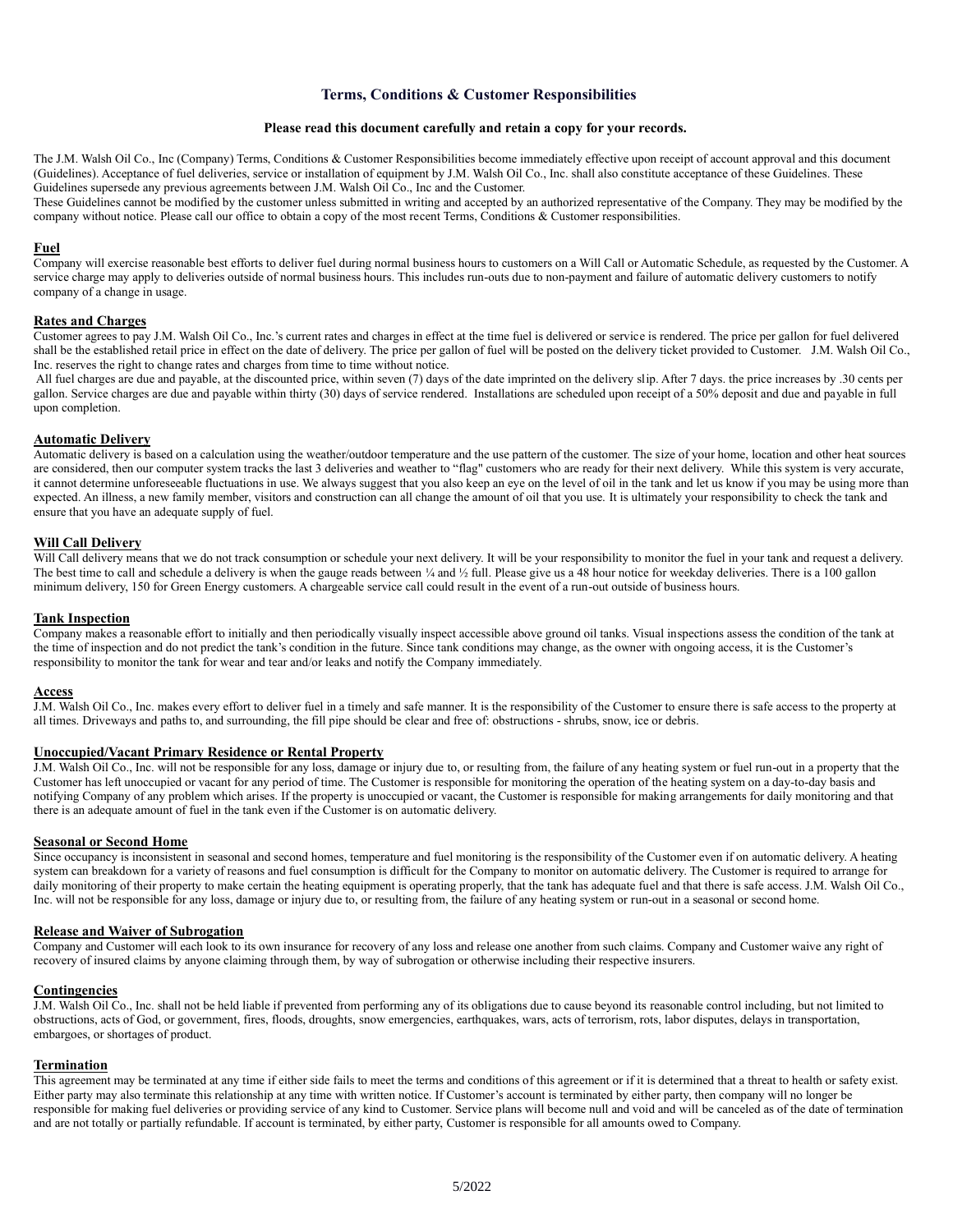

# **CONSUMER CREDIT APPLICATION**

## **INDIVIDUAL ACCOUNT**

Applicant is relying on his/her income assets and credit references. Please complete section 1, sign and date. You may apply for an individual account even if you are married. However, if your spouse will use this account, please print their full name below.

# **ACCOUNT ON THE BEHALF OF ANOTHER**

If you are relying on another person's income, assets and credit references, please complete section 2 for the other person and section 1 for yourself.

**Note:** Alimony and child support do not need to be disclosed as income

Spouse First **Middle** Middle **Last Name** 

í

l,

| и<br>INDIVIDUAL INFORMATION (ALL APPLICANTS)<br>щ<br>YOUR SS#                                                                                                 |  |             |                |                | <b>DATE OF BIRTH</b> |                         |                              |                                                  |                         |                     |
|---------------------------------------------------------------------------------------------------------------------------------------------------------------|--|-------------|----------------|----------------|----------------------|-------------------------|------------------------------|--------------------------------------------------|-------------------------|---------------------|
| <b>YOUR</b><br><b>NAME</b><br><b>FIRST</b>                                                                                                                    |  |             | <b>INITIAL</b> | LAST           |                      |                         |                              | PHONE#                                           |                         |                     |
| <b>PRESENT</b><br><b>ADDRESS</b><br><b>STREET</b>                                                                                                             |  |             | <b>CITY</b>    | <b>STATE</b>   | ZIP                  | HOW LONG?<br><b>YRS</b> | <b>MOS</b>                   | MOBILE #                                         |                         |                     |
| <b>PREVIOUS</b><br>ADDRESS STREET                                                                                                                             |  |             | <b>CITY</b>    | <b>STATE</b>   | ZIP                  | HOW LONG?<br><b>YRS</b> | <b>MOS</b>                   | OWNER <sup></sup><br><b>NUMBER OF DEPENDENTS</b> |                         | TENANT <sup>I</sup> |
| <b>YOUR</b><br><b>EMPLOYER</b>                                                                                                                                |  |             |                |                | <b>POSITION</b>      |                         |                              |                                                  | HOW LONG?<br><b>YRS</b> | <b>MOS</b>          |
| <b>EMPLOYER'S</b><br>ADDRESS STREET                                                                                                                           |  |             | <b>CITY</b>    | <b>STATE</b>   | ZIP                  |                         | <b>EMPLOYER'S</b><br>PHONE # |                                                  |                         |                     |
| <b>MONTHLY INCOME</b><br>MONTHLY ALIMONY CHILD SUPPORT OR SEPARATE<br><b>BEFORE DEDUCTIONS</b><br>$\mathbf{s}$<br>MAINTENANCE PAYMENTS (SEE NOTE ABOVE)<br>-S |  |             |                |                |                      |                         |                              |                                                  |                         |                     |
| <b>NEAREST RELATIVE</b><br>NOT LIVING WITH YOU                                                                                                                |  | <b>NAME</b> |                | <b>ADDRESS</b> |                      |                         |                              | PHONE #                                          |                         |                     |

| $2 -$                                          | <b>ACCOUNT ON THE BEHALF OF ANOTHER</b> | THEIR SS $#$ |                                                                                          |                                       | <b>DATE OF BIRTH</b>                                           |
|------------------------------------------------|-----------------------------------------|--------------|------------------------------------------------------------------------------------------|---------------------------------------|----------------------------------------------------------------|
| <b>THEIR</b><br><b>NAME</b><br><b>FIRST</b>    | <b>INITIAL</b>                          | LAST         |                                                                                          |                                       | PHONE #                                                        |
| THEIR PRESENT<br>ADDRESS STREET                | <b>CITY</b>                             | <b>STATE</b> | ZIP                                                                                      | HOW LONG?<br><b>YRS</b><br><b>MOS</b> | MOBILE #                                                       |
| <b>THEIR PREVIOUS</b><br>ADDRESS STREET        | <b>CITY</b>                             | <b>STATE</b> | ZIP                                                                                      | HOW LONG?<br><b>YRS</b><br><b>MOS</b> | OWNER $\Box$<br>TENANT <b>I</b><br><b>NUMBER OF DEPENDENTS</b> |
| <b>THEIR</b><br><b>EMPLOYER</b>                |                                         |              | <b>POSITION</b>                                                                          |                                       | <b>HOW LONG?</b><br><b>YRS</b><br>MOS                          |
| THEIR EMPLOYER'S<br>ADDRESS STREET             | <b>CITY</b>                             | <b>STATE</b> | ZIP                                                                                      | PHONE #                               | THEIR EMPLOYER'S                                               |
| THEIR MONTHLY INCOME<br>BEFORE DEDUCTIONS \$   |                                         |              | THEIR MONTHLY ALIMONY CHILD SUPPORT OR SEPARATE<br>MAINTENANCE PAYMENTS (SEE NOTE ABOVE) | - 5                                   |                                                                |
| THEIR NEAREST RELATIVE<br>NOT LIVING WITH THEM | <b>NAME</b>                             |              | <b>ADDRESS</b>                                                                           |                                       | PHONE#                                                         |

MAY YOUR CREDIT REFERENCES AND HISTORY BE VERIFIED IN ANY OTHER NAME? NO  $\square$  YES  $\square$ 

OFFICE USE ONLY:

 $\Box$  CREDIT APPROVED – LIMIT \$  $\Box$  CREDIT NOT APPROVED

 I confirm that the information set forth is complete and accurate I authorize **J.M. Walsh Oil Company** to substantiate and investigate the information contained on the application. Terms of credit will be set forth on a separate agreement to be forwarded id credit is authorized.

 $\mathcal{L}_\text{max} = \mathcal{L}_\text{max} = \mathcal{L}_\text{max} = \mathcal{L}_\text{max} = \mathcal{L}_\text{max} = \mathcal{L}_\text{max} = \mathcal{L}_\text{max} = \mathcal{L}_\text{max} = \mathcal{L}_\text{max} = \mathcal{L}_\text{max} = \mathcal{L}_\text{max} = \mathcal{L}_\text{max} = \mathcal{L}_\text{max} = \mathcal{L}_\text{max} = \mathcal{L}_\text{max} = \mathcal{L}_\text{max} = \mathcal{L}_\text{max} = \mathcal{L}_\text{max} = \mathcal{$ 

and the contract of the contract of the contract of the Signature contract of the Date of the Date of the Date

 J.M. Walsh Company, Inc. 6 Cleveland Place Gloucester, Massachusetts 01930 978-283-4815 • 978-546-6018 • fax 978-283-0309 jmwalshoil.com • jmwalshoil@msn.com